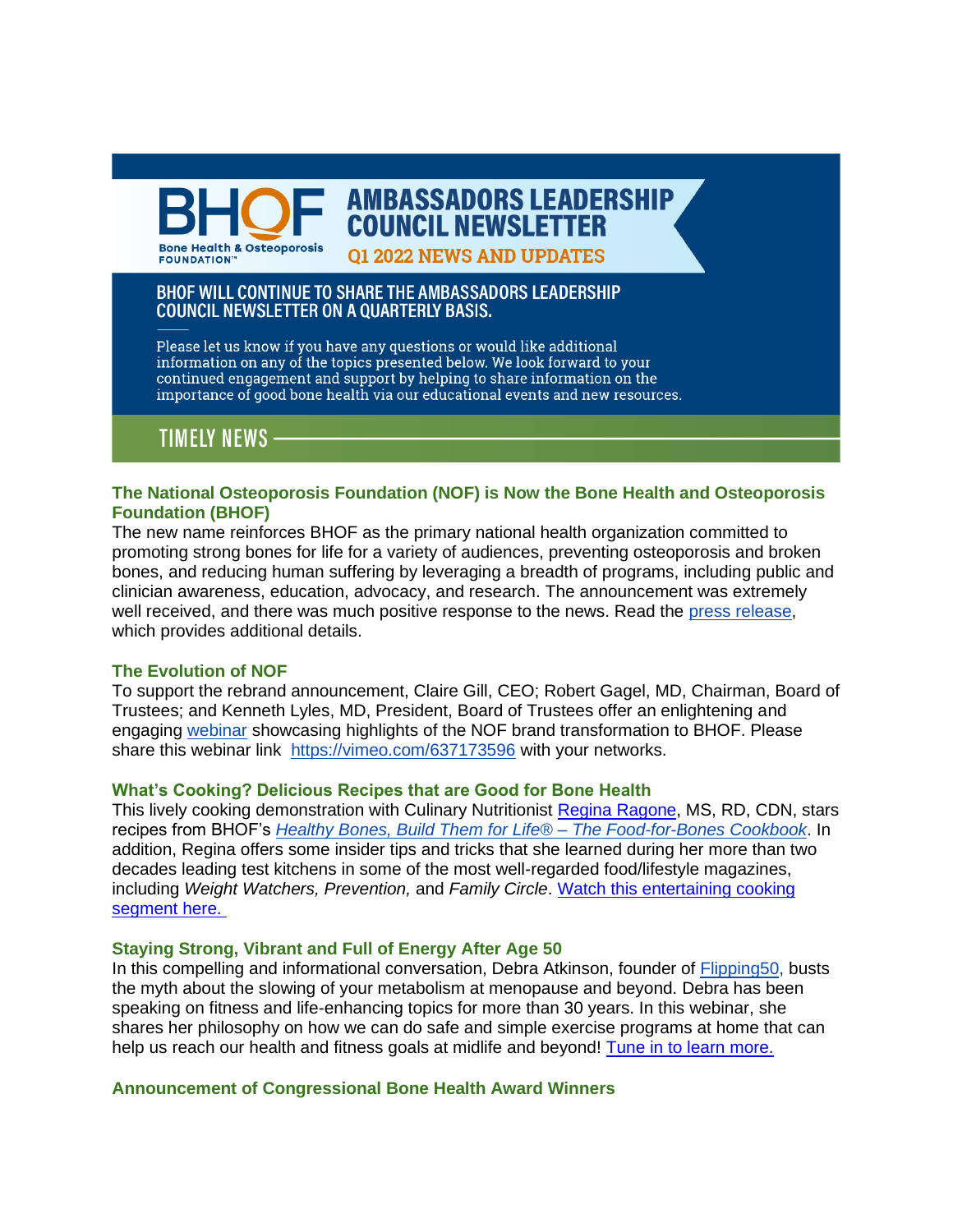We are pleased to announce the inaugural recipients of a new national award to recognize members of Congress who have demonstrated outstanding leadership, advocacy, and commitment to protect and improve the bone health of Americans. The inaugural Congressional Bone Health Champion Award winners are:

- Senator Susan Collins (R-ME)
- Senator [Ben Cardin](http://secure.nof.org/site/R?i=f3vh0nDr4G7TBbc0TnoS6PDWdW-I5IH9HbaKF4bBn7Y1hOXeA_kE7A) (D-MD)
- Congressman John B. Larson (D-CT)
- [Congresswoman](http://secure.nof.org/site/R?i=3mEDNQilMt6FgFuwPKaCEn4joBFJE5kGQa_3h8lS4c63PQvsJ-3LlQ) Jackie Walorski (R-IN)

To read and share the full press release click here: [https://www.prnewswire.com/news](https://www.prnewswire.com/news-releases/recipients-of-inaugural-congressional-bone-health-champion-award-announced-301449379.html)[releases/recipients-of-inaugural-congressional-bone-health-champion-award-announced-](https://www.prnewswire.com/news-releases/recipients-of-inaugural-congressional-bone-health-champion-award-announced-301449379.html)[301449379.htm](https://www.prnewswire.com/news-releases/recipients-of-inaugural-congressional-bone-health-champion-award-announced-301449379.html)

# **New Pilot Program Aims to Improve Quality of Post-Fracture Care in Patients with Osteoporosis**

BHOF is collaborating with Medstar Health in Maryland and Atrium Health in North Carolina to support a systems approach to creating a post-fracture care pathway to help curb the osteoporosis crisis and prevent patients from suffering debilitating broken bones. The initiative is supported by Amgen and UCB.

Osteoporosis is treated by multiple specialties, underscoring the need for coordinated care to support patients with the disease. This partnership will evaluate how a systems approach can help drive fracture prevention prioritization and provide better quality care for patients. Additional elements of the partnership include developing and implementing efficiencies, best practice sharing across the program sites, creating tools that document and help communicate postfracture care effectiveness, and providing virtual and in-person mentorship and learning opportunities for healthcare providers.

#### **Giving Tuesday**

Giving Tuesday 2021 was a success! More than \$5,500 was raised via a series of Live Bone Chats covering a wide range of bone-health focused subject matter. BHOF's CEO, Claire Gill and Board Member, Charles Lawrence, made a donation on behalf of each attendee who joined the live chats. In case you missed them on Giving Tuesday, you can still tune in today. As you will note, the chats address a breadth of topics – there is something for everyone. Please share as you see fit.

- [Generations of Strength: Bone Health and Osteoporosis in Families](http://secure.nof.org/site/R?i=VLj9Yih36WAtMU96ofKvquNjz_BHXGaLIprtOpZUvluI5kjs0siSOg)
- [Cancer and Bone Loss](http://secure.nof.org/site/R?i=BWEEWeyLefssUCW_LHJBAHxoJ52G-X8lXB4w3RwPFExHqkWQLt5V5w)
- [Bone Density Tests and Beyond](http://secure.nof.org/site/R?i=cy-d5sDDrQAcmfE5hVm7VryyKOoVQdqWOudhX2-0dCn0MoXHvZ3XmQ)
- [BHOF Support Groups: Meeting Needs in Communities](http://secure.nof.org/site/R?i=UiTgQSWqV8FHboyYIoPLleXp1nkaJ6L4-KCv5NQetzFe72buaTvbkg)
- [Be Bone Strong: Running for Bone Health](http://secure.nof.org/site/R?i=COV-rZk-wQmaEBgExsnevB7YQiXFONPHNWbZFXydu3tpydus-3UOog)
- [Public Policy and Bone Health](http://secure.nof.org/site/R?i=1ourNdo-MmfQE__o9mXj1anwl3zWJmMspFtV5zKZQtXCIa1cwVxKAQ)
- [Men and Osteoporosis: What You Need to Know](http://secure.nof.org/site/R?i=t0jit_pox5vqANaZtTyGGrWoxFrSCGdq4-vNW0itdQKBllPjEj1EiA)

Your generosity throughout the year helps support BHOF's mission of preventing osteoporosis and broken bones, promoting strong bones for life, and reducing human suffering through programs of public and clinician awareness, education, advocacy, and research. Please consider [donating](https://www.bonehealthandosteoporosis.org/support-bhof/donate/) today. BHOF would be so grateful if you would also consider forwarding this request to appropriate contacts. Your generosity is greatly appreciated. Thank you.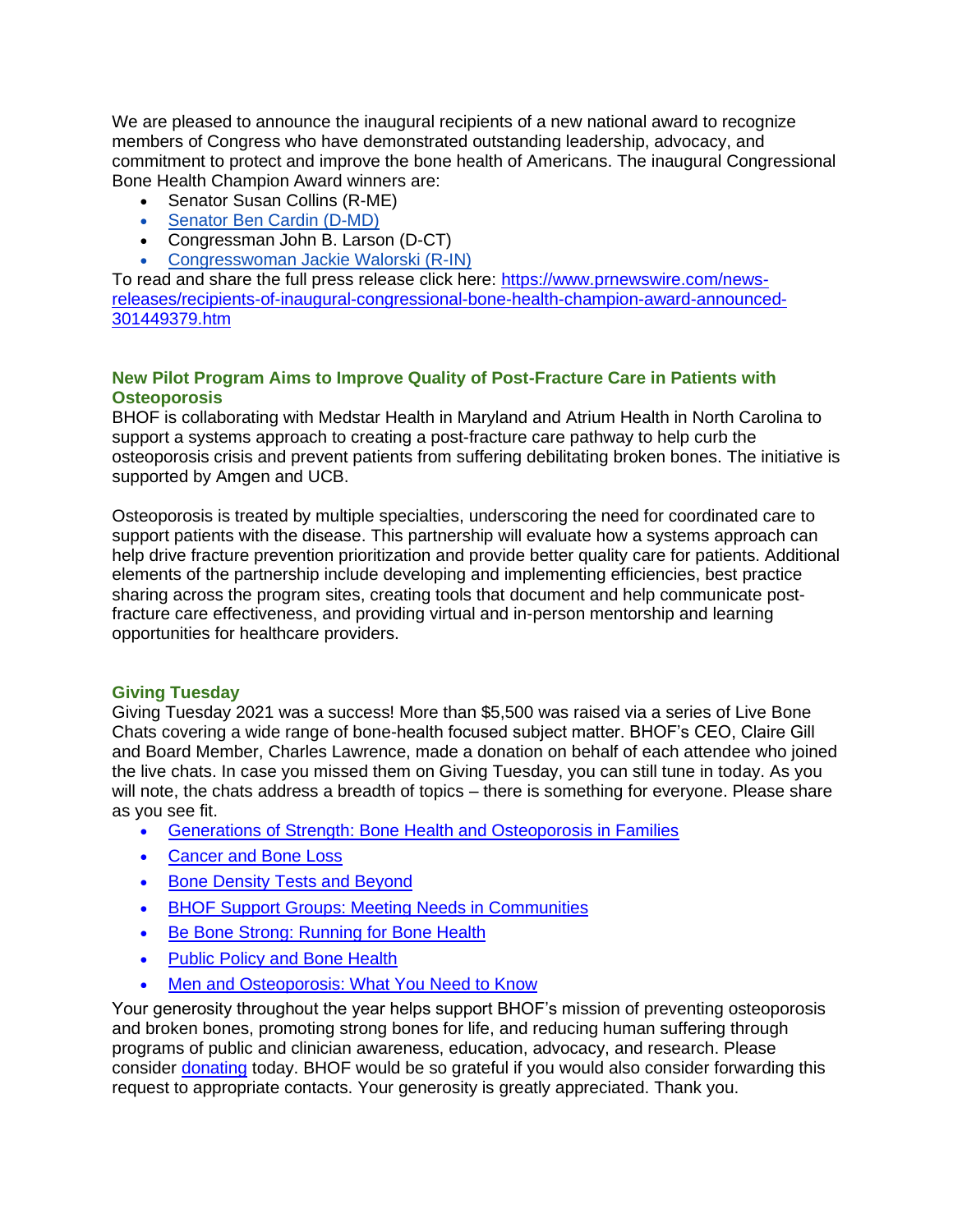# **Volunteer Spotlight Submissions**

BHOF would like to recognize and honor the good work, support, and partnerships of those who generously volunteer their time and expertise to NOF. Visit <https://www.bonetalk.org/articles/category/Volunteer+Spotlight> to review a sample of our committed volunteers. NOF would be very thankful if you would share a nomination for us to showcase. Please send Andrea Medeiros [\(amedeiros@bonehealthandostoporosis.org\)](mailto:amedeiros@bonehealthandostoporosis.org) the name and description of the volunteer's contributions (approximately 200 words or less). Selfnominations are always welcome!

# **EDUCATION -**

# **Healthy Bones/Healthy Communities Updates**

The Healthy Bones/Healthy Communities training program engages a national medical cohort focused on osteoporosis and healthy bones, targeting the educational and support needs of family physicians, internists, and advanced practice providers. The content focuses on calcium and phosphate metabolism, bone biology, physiology, pathophysiology and related disorders, and osteoporosis epidemiology, diagnosis, and management.

Through the program, our goal is to train a minimum of 10 family practice, internal medicine, and/or obstetrics/gynecology providers per community in 8 to10 cities across the country.

Healthy Bones, Healthy Communities began in 2019 and took place in-person in Houston, TX and Boston, MA. In 2020, the program was implemented in a virtual format in Spokane, WA and Columbus, OH. In 2021, the program occurred virtually in Pittsburgh, PA.

If you have any questions about this program, please contact BHOF at [education@bonehealthandosteoporosis.org.](mailto:education@bonehealthandosteoporosis.org)

*BHOF thanks Amgen for its support of the Healthy Bones/Healthy Communities project.*

# **Patient Pathways Project Update**

BHOF is currently working on Phase 2 of the patient pathways project, which will be the creation of a patient-centric, care pathway online tool.. Phase 1 was successfully completed in early December when three stakeholder groups – including patients, caregivers and clinicians – convened via Zoom to share experiences and insights. A white paper capturing input is currently in the works. Stay tuned for updates regarding the development of the online tool.

# **Nutrition Webinars for Clinicians**

The Nutrition for Bone Health Webinar Series is a FREE 2-part webinar series targeted to healthcare professionals and offers in-depth reviews of nutrition issues related to building and maintaining bone health throughout the lifespan.

The original webinars took place in November 2021 and can be viewed on BHOF's Learning Management System (LMS). Please click the Registration links below to access the on-demand webinars via the BHOF LMS.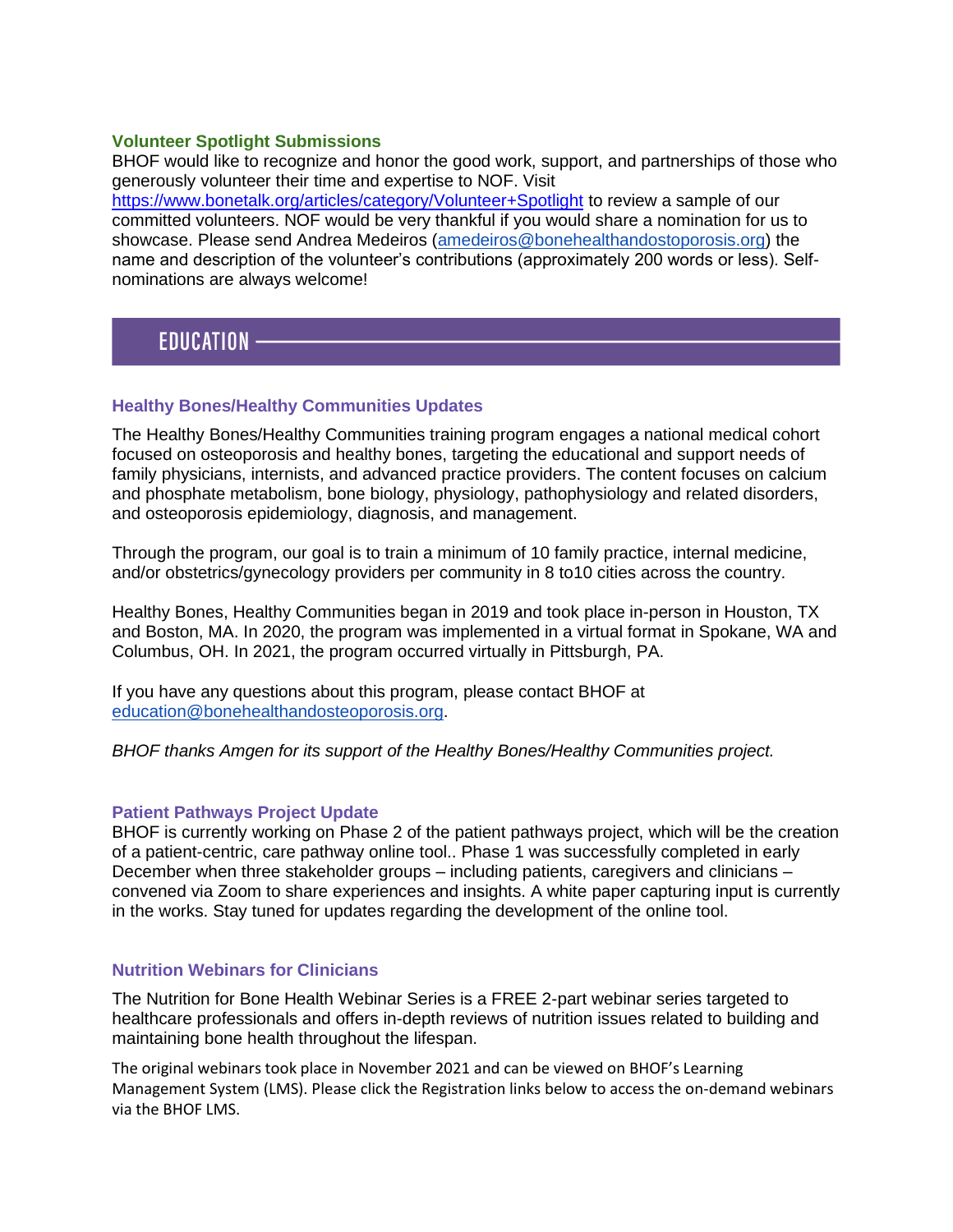Nutrition for Bone Health Throughout the Lifespan **Faculty:** Shirin Hooshmand, PhD, RD **[Register Online](https://cme.bonesource.org/content/nutrition-bone-health-throughout-lifespan)**

Assessing Patient Calcium and Vitamin D Levels and Dietary Intake **Faculty:** Sabrina E. Noel, PhD, RD **[Register Online](https://cme.bonesource.org/content/assessing-patient-calciumvitamin-d-levels-and-dietary-intake)**

### PHYSICIANS

BHOF designates this activity for a maximum of 1.0 *AMA PRA Category 1 Credits™.*

#### NURSES AND NURSE **PRACTITIONERS**

BHOF designates this activity for a maximum of 1.0 continuing nursing education hours credit(s).

*This initiative was supported by Professional Educational Grants from Sunsweet.*

#### **Nurse Practitioner in Women's Health Webinars and Well Woman App**

BHOF and the National Association of Nurse Practitioners in Women's Health (NPWH) partnered for the *[Women's Bone Health Courses for NPs](https://cme.nof.org/content/women%25E2%2580%2599s-bone-health-courses-nurse-practitioners)* ,a 4-part webinar series targeted to nurse practitioners and offereing in-depth reviews of women's bone health issues. Topics included:

- Adolescent and Young Adult Bone Health
- Protecting the Fragile Spine
- Bone Health at Midlife
- Diagnosis and Treatment of Osteoporosis in Women
- To view and share this educational webinar series, please click [here](http://secure.nof.org/site/R?i=EbJ2K7uGQmgOwGnirgTXYfJ4UjyoHpxuu1eMS9txHbLqPzVsfFG92g)**.**

*This activity was made possible by support from Amgen and Medtronic.*

# ADVOCACY -

#### **National Bone Health Policy Institute**

On Oct. 5, 2021, BHOF announced a collaboration with Medstar Health in Maryland and Atrium Health in North Carolina to support a systems approach to creating a post-fracture care pathway to help curb the osteoporosis crisis and prevent patients from suffering debilitating broken bones. Read the press release for more details

[https://www.bonehealthandosteoporosis.org/news/new-pilot-program-aims-to-improve-quality](https://www.bonehealthandosteoporosis.org/news/new-pilot-program-aims-to-improve-quality-of-post-fracture-care-in-patients-with-osteoporosis/)[of-post-fracture-care-in-patients-with-osteoporosis/.](https://www.bonehealthandosteoporosis.org/news/new-pilot-program-aims-to-improve-quality-of-post-fracture-care-in-patients-with-osteoporosis/) Please share with your constituents.

*The initiative is supported by Amgen and UCB.*

# **The Bone Health and Osteoporosis Foundation and the Black Women's Health Imperative**

The BHOF and the Black Women's Health Imperative worked together to address racial disparities in bone health. Although Black men and women are generally less likely to suffer from osteoporosis and sustain a fragility fracture, they have higher hospitalization rates, higher death rates following fractures, and lower bone mineral density (BMD) screening rates. You can